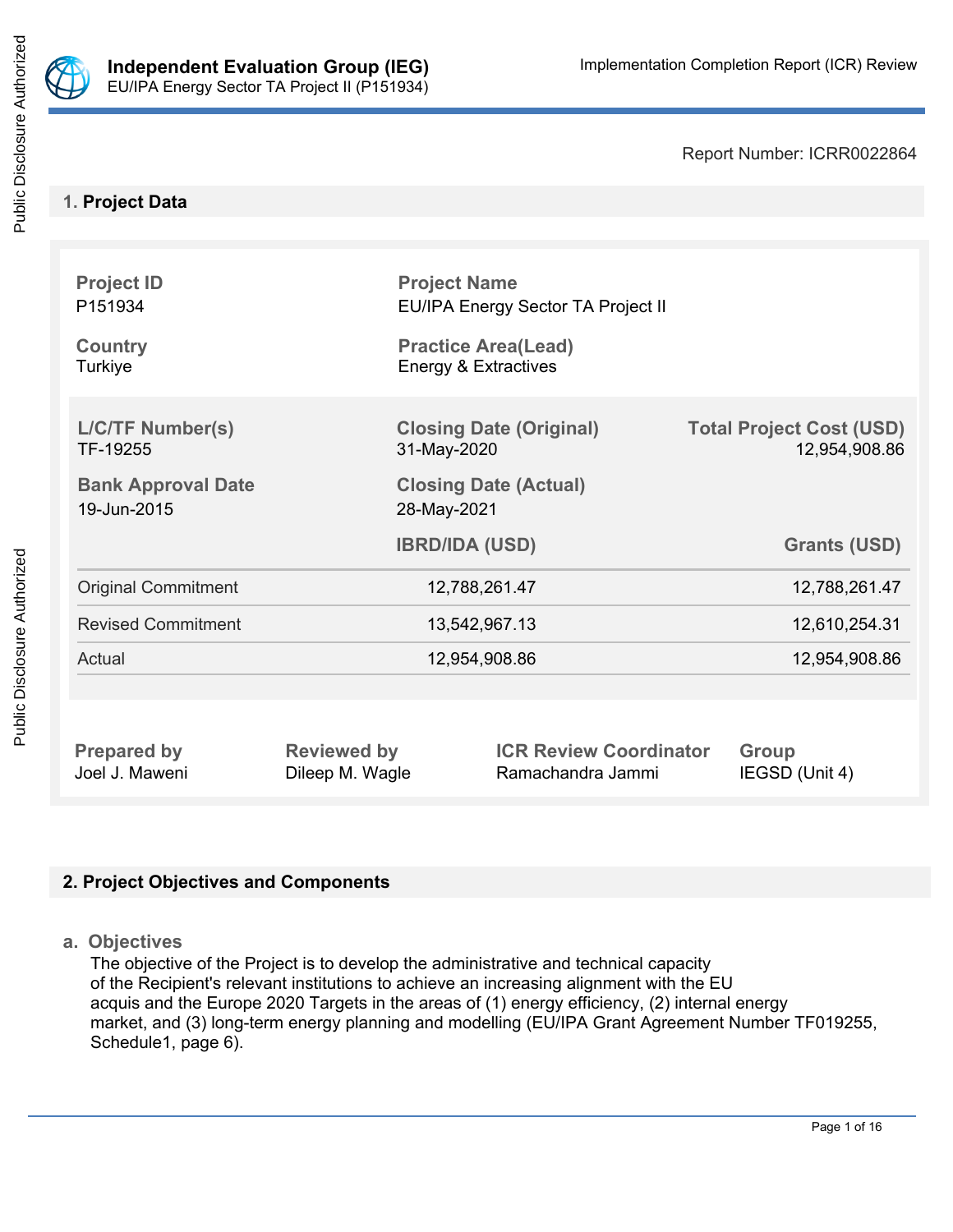

- **b. Were the project objectives/key associated outcome targets revised during implementation?** No
- **c. Will a split evaluation be undertaken?** No
- **d. Components**

The following is a high-level summary of the project components:

- 1. Energy Efficiency (Estimated cost at appraisal: EUR4.82 million, Actual cost: EUR5.07 million) consisting of the following activities: (i) analysis of current energy efficiency (EE) conditions of the Electricity Generation Company's (EUAS) energy generation facilities; (ii) assessment of needs for energy storage and frequency regulation systems; (iii) analysis of current EE of the electricity transmission network of the Turkish Electricity Transmission Company (TEIAS); and (iv) assessment of EE of the natural gas transmission system.
- 2. Electricity and Gas Market Development (Estimated cost at appraisal: EUR1.53 million, Actual cost: EUR1.58 million). The activities under this component were as follows: (i) identification of technical infrastructure needs for a properly functioning energy exchange; (ii) feasibility studies, roadmap, and analysis to enhance the regulation, administration, and organization of an energy market; (iii) trainings for capacity building in electricity and gas market development; and (iv) design of a supervisory control and data acquisition (SCADA) system according to the needs of the liberalized natural gas sector.
- 3. Long-term Energy Scenarios, Capacity Building and Establishment of an Energy Data Center (Estimated cost at appraisal: EUR4.77 million, Actual cost: EUR4.21 million) consisting of the following activities: (i) identification of gaps in the energy data collection system and preparation of roadmap and draft legislation for improvement; (ii) purchase of software and hardware for energy data center; and (iii) trainings in effective operation of the data center.
- 4. Visibility and Public Awareness Building (Estimated cost at appraisal: EUR0.47 million, Actual cost: EUR0.61 million) comprising the following activities: (i) visibility and public awareness campaigns; (ii) fora, seminars, and workshops to disseminate results of the project; and (iii) trainings on various aspects of EE in electricity generation and transmission.

# **e. Comments on Project Cost, Financing, Borrower Contribution, and Dates** Project Cost

The total project cost at completion was EUR11.47 million compared to EUR12.04 million estimated at project approval. (ICR, Annex 3, p. 54). The Data sheet shows that actual project cost was US\$12.95 million compared to the original cost estimate of US\$12.79 million with the differences arising from exchange rate changes.

### Project Financing

The project was financed through a European Union/Instrument for Pre-Accession Assistance (EU/IPA) Trust Fund administered by the World Bank. The funding was provided to the project through a recipient executed trust fund agreement between the World Bank and the Government of Turkey. EUR 11.59 million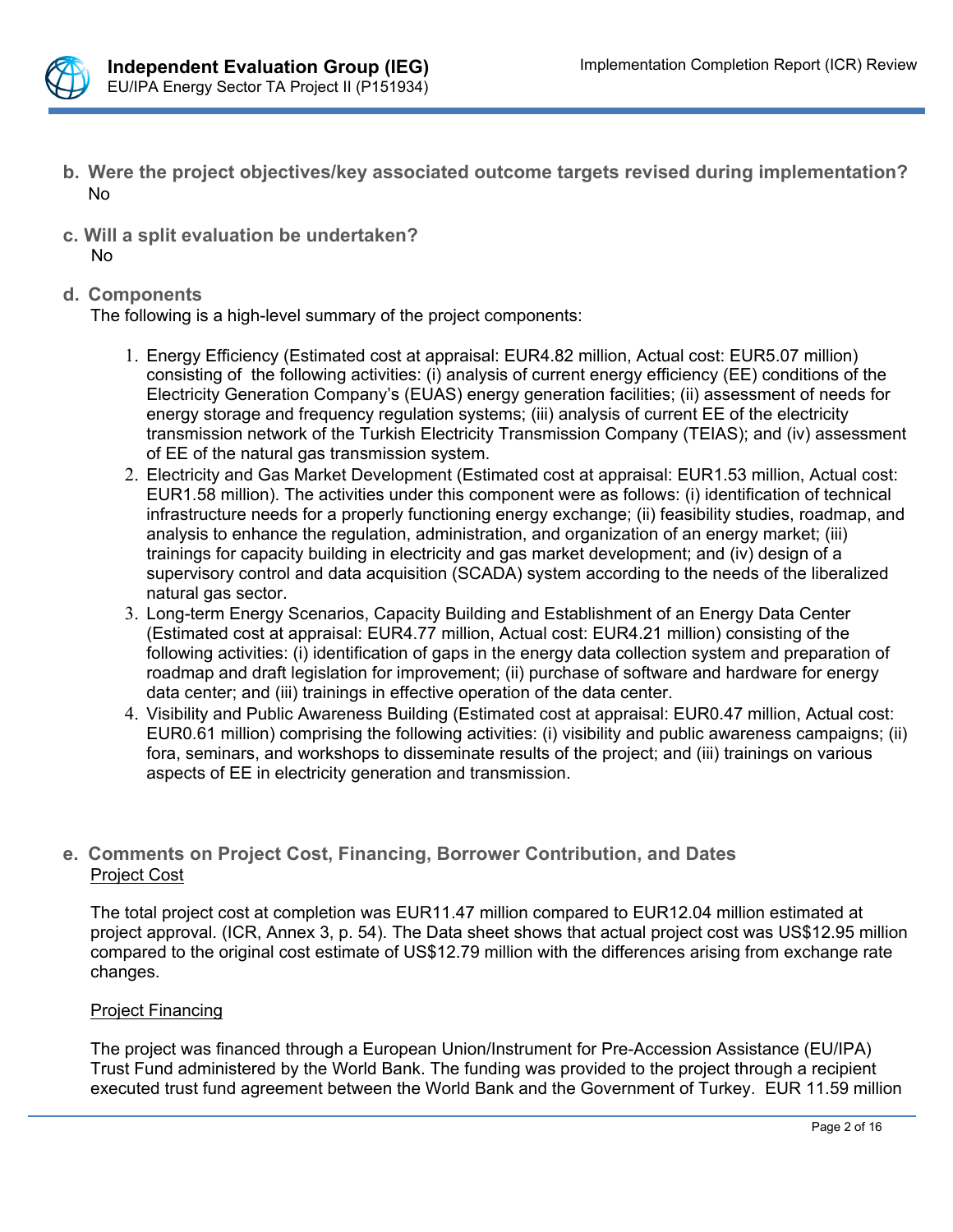

was provided to cover all project costs, excluding EUR0.45 million which was expected to be contributed by the Borrower to cover counterpart staff and administrative costs. The ICR did not provide information regarding the Borrower's contribution.

Dates

 The Financing Agreement between the European Union (EU) and Government of Turkey was signed by the European Commission (EC) on November 20, 2013 and by the Government of Turkey on January 20, 2014.The Trust Fund Administration Agreement between the EU and the World Bank was signed on September 15, 2014. The project was approved on June 19, 2015 and became effective on November 24, 2015. The original closing date was May 31, 2020. A mid-term review carried out in January 2019 did not indicate any need for project restructuring. The project was subsequently restructured (Level 2) on April 26, 2020 to extend the closing date by 12 months to May 28, 2021. The extension was required to allow completion of outstanding activities which had suffered delays in the project start-up phase and due to the disruptions caused by the Covid-19 pandemic. The disbursement rate was about 79 percent at the time of the restructuring. Besides the extension of closing date, no other changes were made to the project and there were no other restructurings.

### **3. Relevance of Objectives**

#### **Rationale**

#### Alignment with strategies

The project development objective (PDO) was well aligned with the World Bank's FY18-FY23 Country Partnership Framework (CPF) for Turkey at project closure on May 28, 2021. It was also aligned with the Government and the EU strategies and priorities for Turkey's energy sector.

The FY18-FY23 CPF has three focus areas: growth, inclusion, and sustainability. The PDO was relevant to Objectives 7 and 9 under the sustainability focus area. Objective 7 – "improve reliability of energy supply and generation of green energy" – emphasized investments in energy security, gas storage expansion, renewable energy (geothermal development and renewable energy integration) and energy efficiency. The project supported this CPF objective through: (i) assessments of the potential for energy efficiency in electricity generation, transmission and gas transmission, identifying projects for implementation, and strengthening capacity of relevant institutions; (ii) evaluating electricity and gas markets and recommending measures for improvement and alignment with EU strategies; (iii) supporting long term energy planning and modelling of different scenarios, including for decarbonization and building capacity of the Ministry of Energy and Natural Resources (MENR) in these areas; and (iv) designing and launching a visibility and public awareness campaign promoting energy efficiency. By including capacity building measures in each of these areas the project was relevant to Objective 9 of the CPF which emphasized capacity strengthening of energy institutions to enable them to prioritize green investments in support of a green growth agenda.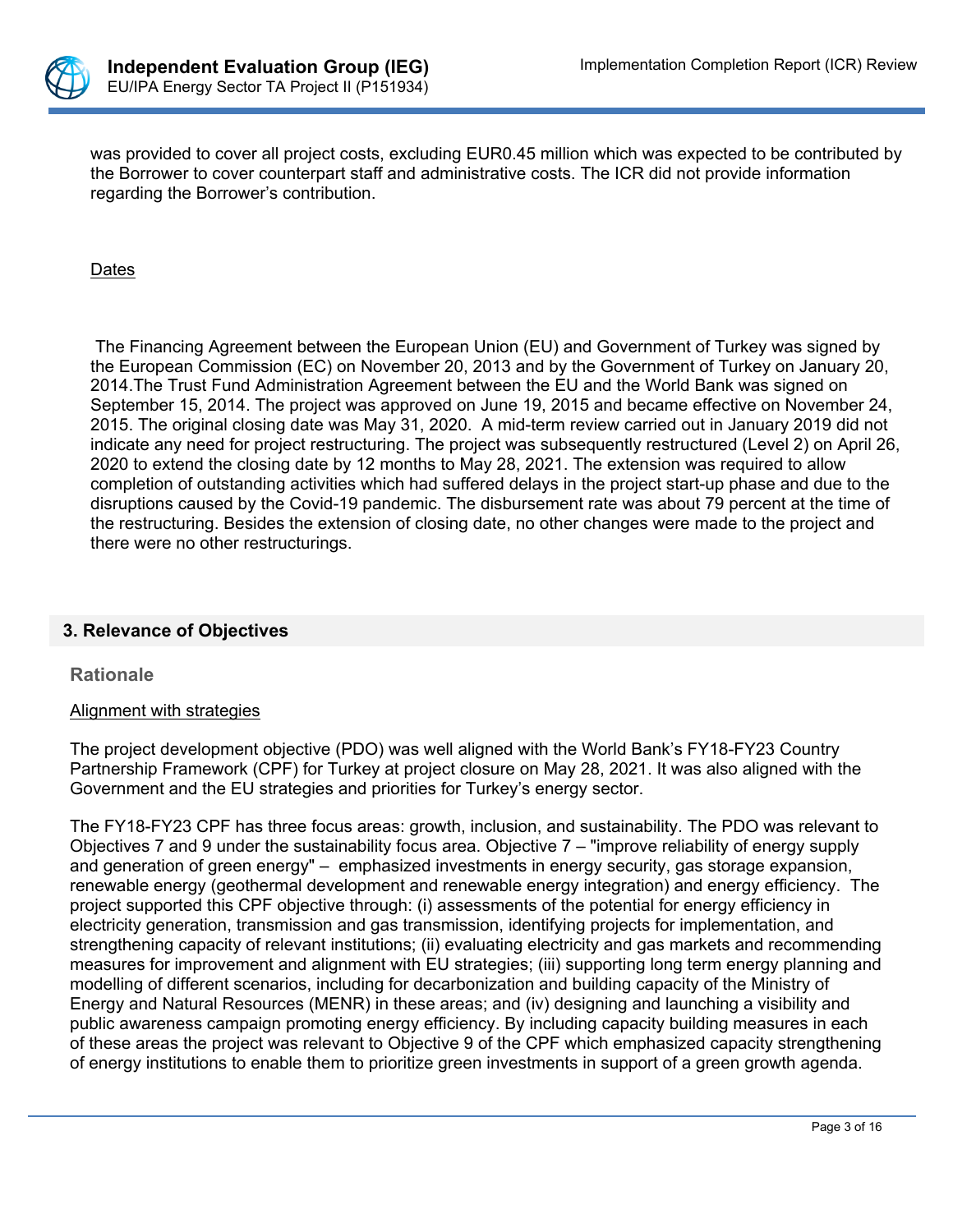

The PDO was consistent with the Government's national and sector development objectives. To support development of the economy the national development plans specified specific roles for the energy sector. The 10th Development Plan (2014-2018) sets the requirement for the sector as ensuring reliable, affordable, high quality and sustainable energy and highlighted energy efficiency, energy markets development and long-term energy demand and supply planning – all which were supported by the project. The 11th Development Plan (2019-2023) describes several long-term measures to: inter alia, increase the share of renewable energy in the generation mix, facilitate integration of renewables in the grid, including by developing energy storage systems, and to improve energy efficiency. At the sector level MENR's strategic plans set out specific objectives and corresponding performance indicators for tracking them. The main objectives included the key areas supported by the project – security of energy supply, energy efficiency, strengthening institutional and organizational capacity.

#### Country context

At project preparation stage, Turkey's main challenges in the energy sector included how to: (i) maintain energy security in the face of rapidly increasing energy demand and rising imports; and (ii) increase alignment of the development of its energy sector with the EU's priorities and strategies. The PDO supported three of the five cooperation areas that had been agreed between the EC and the Government of Turkey – energy efficiency, internal energy market and energy planning and modelling – all of which were also important for increasing energy security of supply.

The PDO was outcome oriented with outcome indicators and clear targets. Although not quantifiable as with most technical assistance projects the indicators and targets were assessable. The implementation capacity of MENR's Project Implementation Unit while weak at the beginning was improved with the support provided under this project and under Phase 1 of the EU/IPA Energy Sector Technical cl Assistance Project (P131921), whose implementation overlapped with that of this project. Thus, overall, the PDO was appropriately pitched for development status and capacity in the country.

#### Previous sector experience

This project was the second operation in a multi-year technical assistance program to support the EU/Turkey energy agenda. The overall objective of the program is the achievement of a secure, liberal and transparent Turkish energy market in line with the EU Acquis and Europe 2020 energy sustainability targets. The first operation under the EU/IPA Energy Sector Technical Assistance (TA) Program - Phase 1 Project (P132921) was approved on May 30, 2014 about a year before the approval of this project. The PDO of the Phase 1 operation was the enhancement of the Turkish energy sector in line with the European Union's (EU) energy priorities and strategies in energy efficiency, renewable energy, and the natural gas market. In contrast the PDO for the second phase was more specific and focused on the development of administrative and technical capacity of Turkey's energy institutions.

The PDO is rated High for relevance because it was aligned with both the Bank's FY18-FY23 CPF at project closure on May 28, 2021 and the Government's 11th National Development Plan for 2019-23. The latter is aligned with the CPF and with the EU-Turkey energy agenda agreed between the EC and the Government of Turkey.

### **Rating**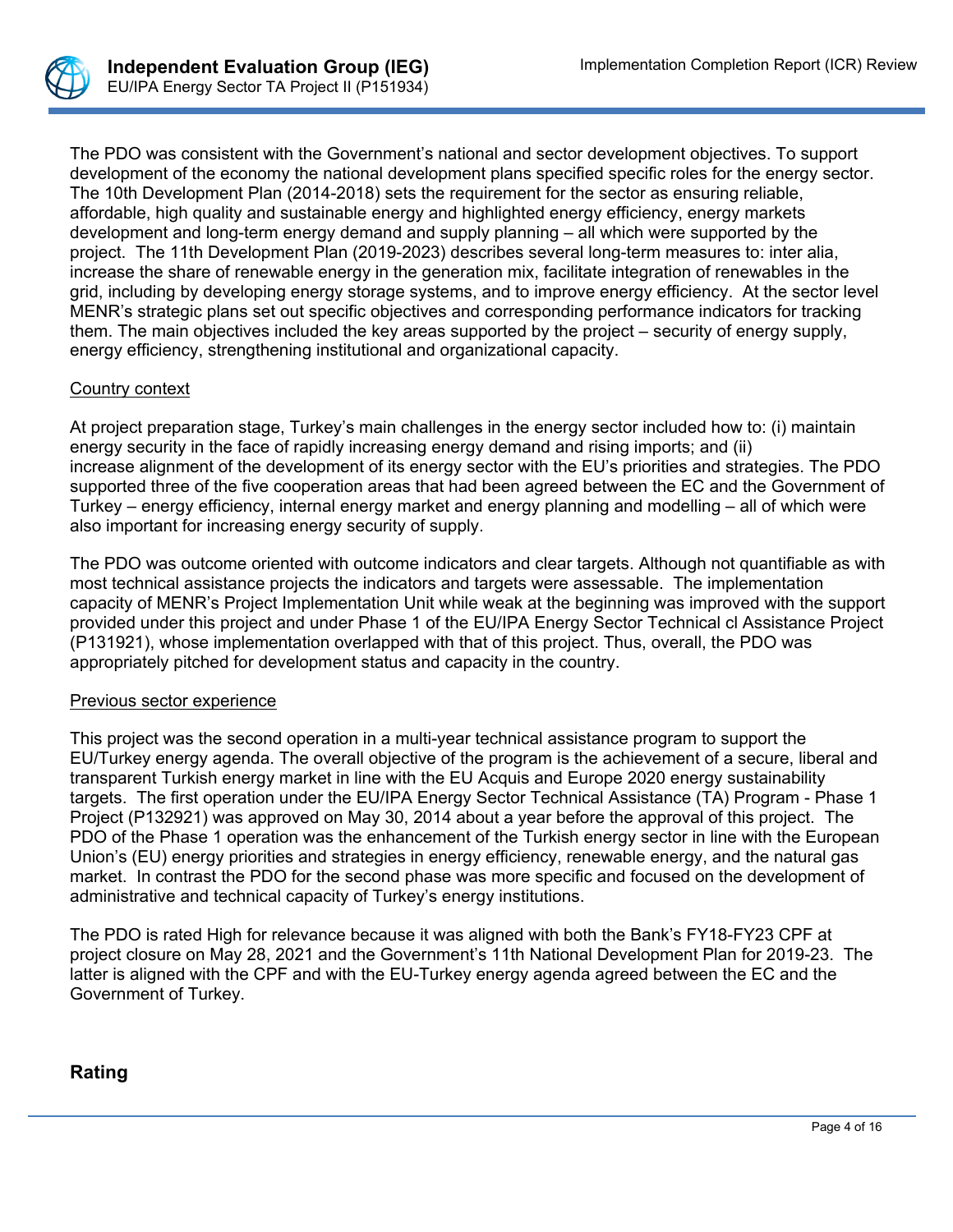

High

# **4. Achievement of Objectives (Efficacy)**

# **OBJECTIVE 1**

### **Objective**

To develop the administrative and technical capacity of the Recipient's relevant institutions to achieve an increasing alignment with the EU Acquis and the Europe 2020 Targets in the areas of (1) energy efficiency, (2) internal energy market, and (3) long-term energy planning and modelling.

## **Rationale THEORY OF CHANGE**

The theory of change was that the provision of consultancy services, non-consultancy services, goods and supply and installation of goods would support implementation of activities in the areas of energy efficiency, development of internal electricity and gas markets and long term planning and modelling and that the resulting outputs would lead to: (a) identification of the potential for EE improvements; (b) improvements in the operation of the internal electricity and gas markets; and (c) development of long-term energy planning and modelling. The ICR presented a detailed theory of change in Table 1, p.9. The activities undertaken by the project were:

### *Energy efficiency*

- 1. Analysis of EUAS's hydro and thermal generation plants.
- 2. Analysis of energy storage systems.
- 3. Analysis of electricity transmission systems.
- 4. Analysis of natural gas transmission system operated by the Petroleum Pipeline Company (BOTAS).

### Internal electricity and gas markets

**Assessment**: included identification of technical infrastructure needs for a properly functioning energy exchange, feasibility studies, road maps and analysis to enhance the regulation, administration, and organization of the exchange market.

**Recommendations**: Exchange Recommendations Report was prepared based on the assessment reports and provided the basis for preparation of the Draft Legislation Elements on Natural Gas Exchange and Implementation Report that followed.

**Capacity building of all key market participants** for operation of the energy markets.

#### Long-term planning and modelling

Capacity building for running the Energy system for Turkey (EST) planning model.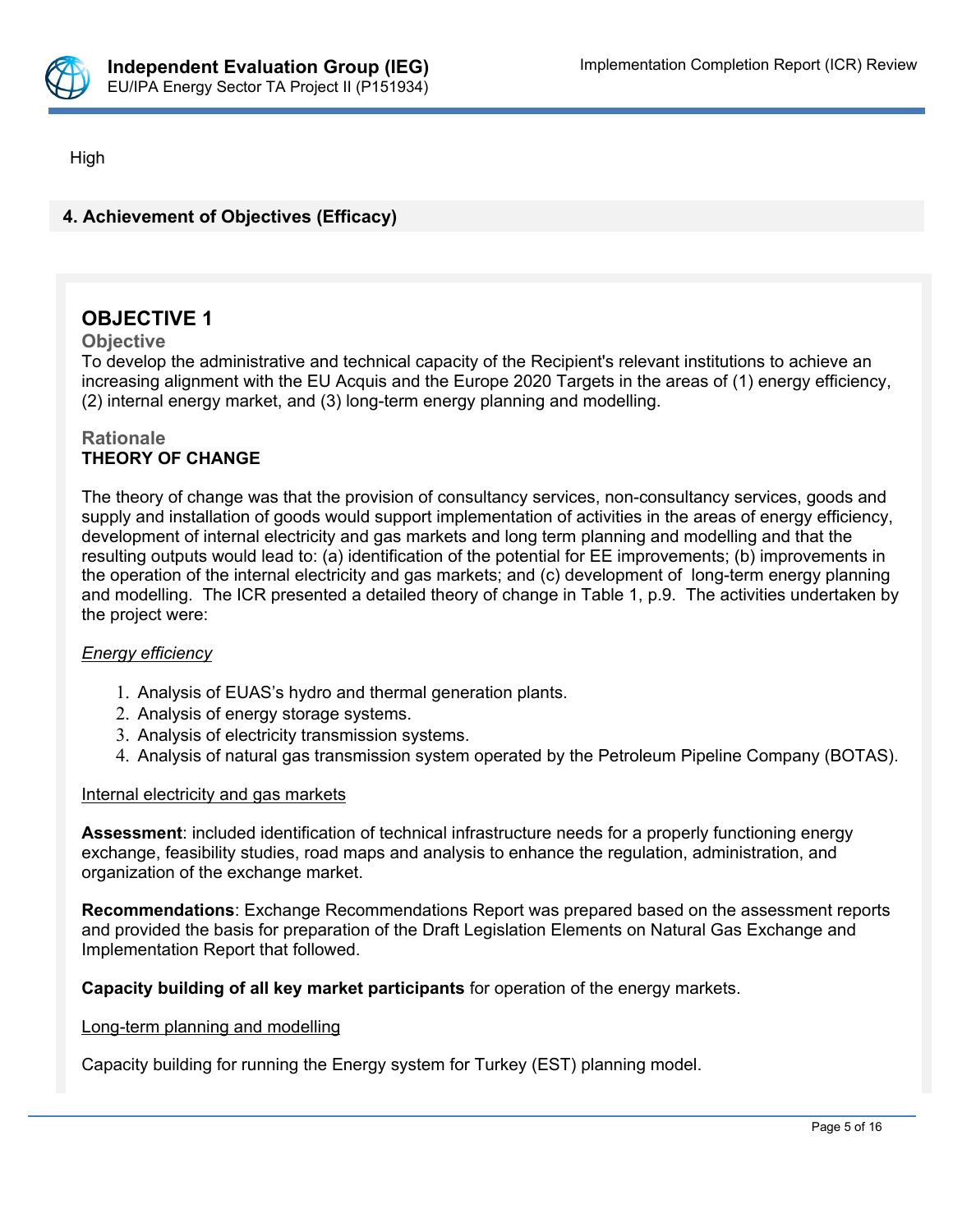

Establishment of an energy data center.

#### Visibility campaigns

Dissemination of the results of the project outputs through a variety of activities such as workshops, seminars, etc.

Public awareness regarding EE using social media.

The causal links between the activities supported by the project, the outputs and outcomes were strong and credible.

The ICR presents some quantitative data on outputs (number of reports prepared, people trained, etc.), but except for a few there were no ex-ante targets against which the actuals could be compared. To the extent that other donors provided support to the same institutions as supported by the project some capacity strengthening that occurred might not be fully attributable to the project. By way of example, the European Bank for Reconstruction and Development (EBRD)'s support for renewable energy development (and demand-side energy efficiency) – point 4 on the EU-Turkey energy agenda – was also delivered through MENR.

### **OUTPUTS**

#### Energy efficiency

- 1. **Generatio**n: Condition assessment studies were completed for 24 hydropower and two thermal power plant units. Feasibility studies were completed for selected hydropower power plants including the scope of work, prioritization and cost estimate prioritization, cost estimates.
- 2. **Energy storage systems**: Ten tasks including, analysis of battery storage technologies, needs assessment for battery energy storage systems, market research on deployment of feasibility of storage systems, battery storage pre-feasibility study, analysis of Turkey's transmission system. Two workshops, 5 training sessions and a site visit were conducted.
- 3. **TEIAS transmission system**: Activities such as: System performance benchmarking, preparation of an investment plan for an optimal asset replacement schedule, recommendations for an improved transmission planning methodology based on comparison with best practices (European Network off Electricity Transmission System Operators Network); and capacity building through workshops, working groups, training, and site visits were completed.
- 4. **Natural gas transmission system:** Needs assessment was completed, energy savings potential identified.

#### Internal electricity and gas markets

- 1. **Assessments**: The current situation was assessed; gaps and improvement areas were identified.
- 2. **Recommendations**: Possible solutions recommended based on international experience, recommendations provided on electricity and gas market development, transparency and market surveillance, balancing power market operations, market coupling, guarantees of origin demand side management and capacity remuneration scheme.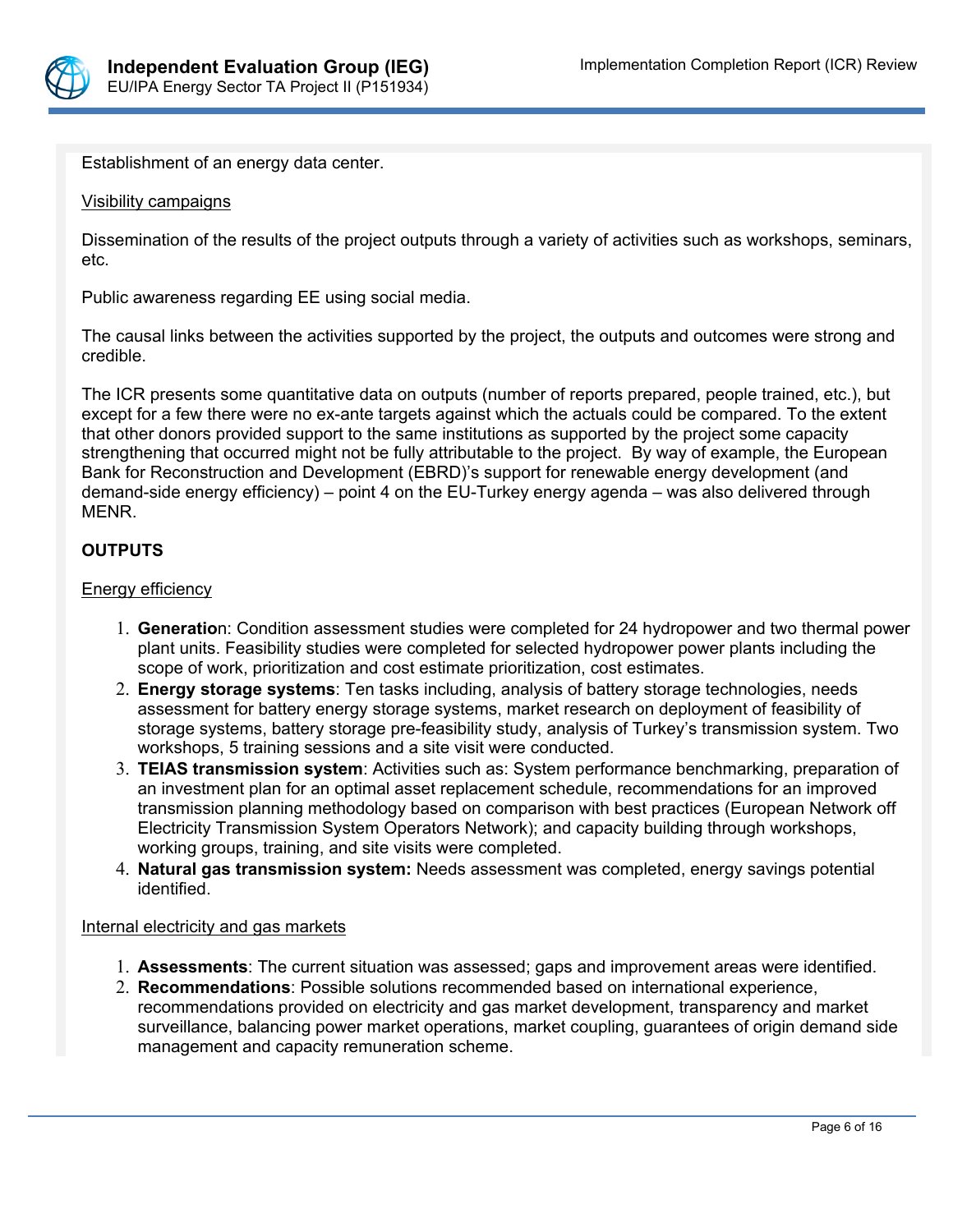

3. **Capacity building**: 37 reports and 22 capacity building activities /events on assessments and recommendations delivered, 19 trainings delivered for capacity building in electricity and gas market development.

#### Long-term planning and modelling

- 1. **Capacity building:** Energy system for Turkey (EST) model developed and delivered to MENR, results of eight different scenarios run by the EST model presented, eleven (11) sets of trainings for more than 300 hours in total were delivered.
- 2. **Data center**: Survey Information Management System (SIMS) software developed and launched online, data center hardware, including virtualization servers, disk servers, monitoring screens, desktop computers, and notebooks required for proper functioning of the EST model and SIMS were purchased, installed and in operation.
- 3. 495 personnel trained in the operation of the energy model and the data center.

### Visibility campaigns

- 1. Booklet on EE for school children completed and 1 million copies disseminated by MENR.
- 2. Visibility and awareness campaign run on social media accounts– Facebook, Twitter, YouTube, and Instagram.
- 3. MENR's communication plan on future EE activities prepared and published on MENR's website.
- 4. 467 people trained through site visits, symposiums, and workshops on various aspects of EE in electricity generation and transmission.

### **OUTCOMES**

The following outcomes were realized in each of the three outcome areas:

#### EE potential in TEIAŞ, EUAŞ, and BOTAŞ assessed, and projects identified for implementation.

- 1. **Generation**: EE projects were identified. EUAS capacitated to make EE investment plans based on output data generated by the project. **Achieved.**
- 2. **Energy storage systems:** Institutional capacity established in MENR for the assessment of energy storage applications and frequency regulation systems. **Achieved.**
- 3. **Electricity transmission**: EE projects were identified for implementation, TEIAS network planning capacity enhanced based on EE assessments and recommendations provided for reinforcements and operations. Estimated savings of EUR225 million. **Achieved**.
- 4. **Gas transmission**: EE projects identified for implementation, institutional capacity for optimized gas network investment and operations built, BOTAS capacity built to carry out medium- and long-term load projections using Synegi Pipeline Simulator (SPS) model to further increase improve energy savings. **Achieved**.

#### Legal, structural, and administrative functioning of EPIAŞ improved to align with EU energy markets

1. **Assessment**s: Legal, structural, and administrative basis for EPIAS's proper operation of the exchange markets achieved and EPIAS made fully functional in operating the electricity and gas markets**. Achieved**.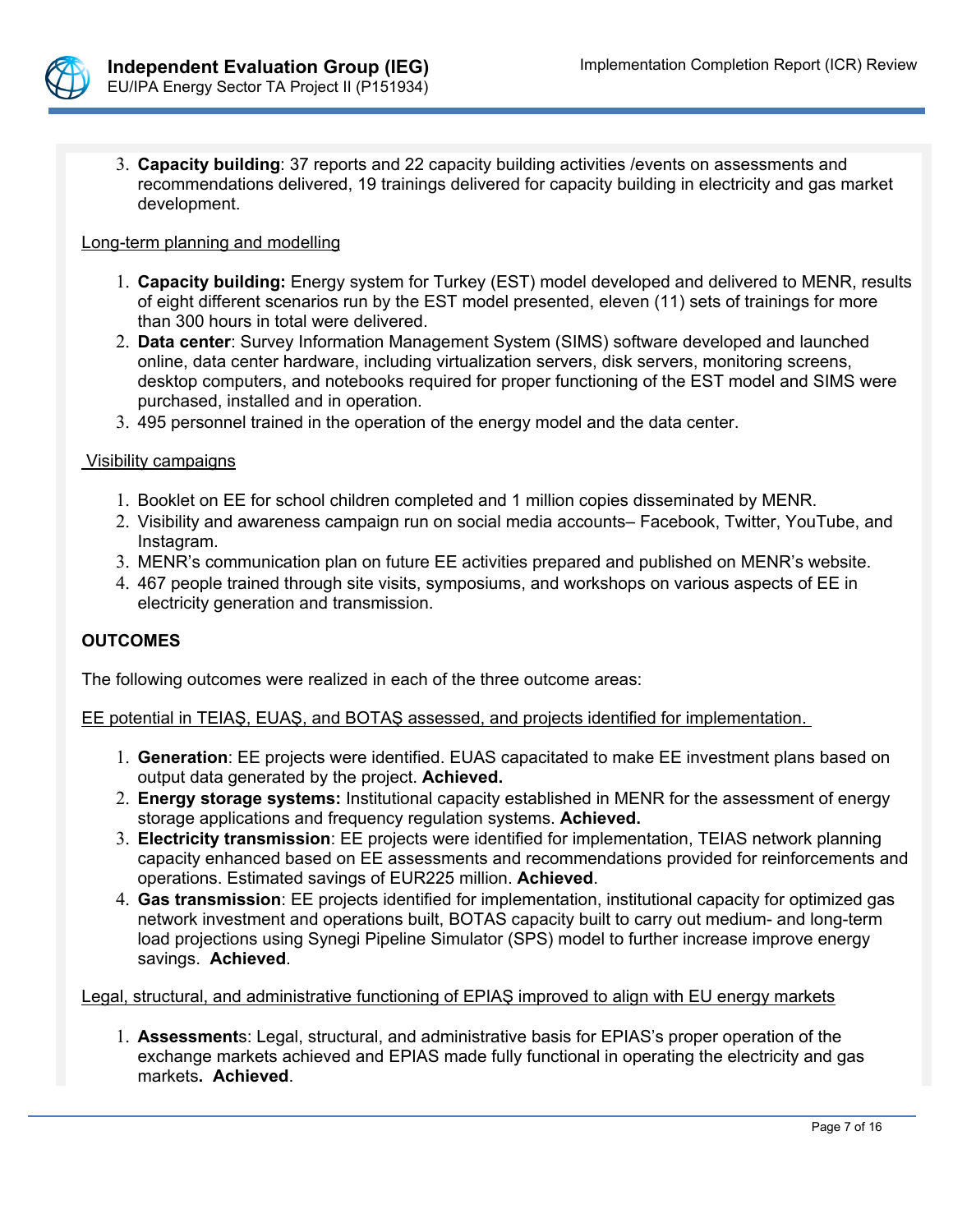

2. **Capacity building**: Sector agencies (MENR, EPIAS, TEIAS, BOTAS EMRA) now capable of developing the electricity market further to align with the respective EU rules, foundation laid for the operation of futures products in both gas and electricity through EPIAS, monitoring capacity of the gas network by BOTAS has been improved through the SCADA system and other tools required for the operation of the liberalized gas sector. **Achieved**.

Improved long-term energy scenarios available for energy policy and strategy decision-making.

- 1. **Capacity building**: Long -term energy scenarios now available for energy policy and strategic decision making and MENR's institutional and human resources capacity strengthened to build other scenarios for energy policy and strategy decision as needed. **Achieved.**
- 2. **Energy data center**: Energy data made available from new energy data center. MENR enabled to gather more reliable and robust data through an online data management module, and SIMS gathered industrial facilities data energy consumption values for the 2019 Energy Balance Table. **Achieved**.

In addition to these outcomes the project, through its visibility campaign, had the following outcomes: (a) public awareness for EE and RE reached more than 35 million users (65 percent of 54 million active social media users in the country); and (b) visibility and dissemination of project results provided to all through stakeholders' forums, seminars, and workshops.

The project fully achieved all the outcomes in each of the three outcome areas as indicated above, Hence, the PDO's efficacy rating is High.

**Rating** High

# **OVERALL EFFICACY**

#### **Rationale**

The objective of improving administrative and technical capacity of relevant Turkish energy sector institutions was achieved because (a) investments for efficiency improvements in electricity generation and transmission, energy storage systems, and gas transmission network were identified and the capabilities of the relevant institutions (EUAS and TEIAS and BOTAS) to conduct further analysis were institutionalized; (b) the legal, structural and administrative framework for operation of the electricity and gas markets was developed, capacity was improved for MENR, EPIAS, TEIAS, BOTAS, EMRA to operate and further develop the market and for BOTAS' monitoring of the gas network using the SCADA and other tools necessary in a liberalized gas market; (c) MENR's capacity was built for planning long term energy scenarios using the EST model and an online data management center was completed. Further, the capacity built for long-term planning has had operational results, including publication of the biennial "Report on Turkey's Electrical Energy Demand Projection for the years 2020-2040" and Turkey's ratification of the Paris Agreement on climate change which was facilitated by the assessment of the impacts to the energy sector and the economy of decarbonization and carbon pricing policy scenarios – all prepared using the EST model.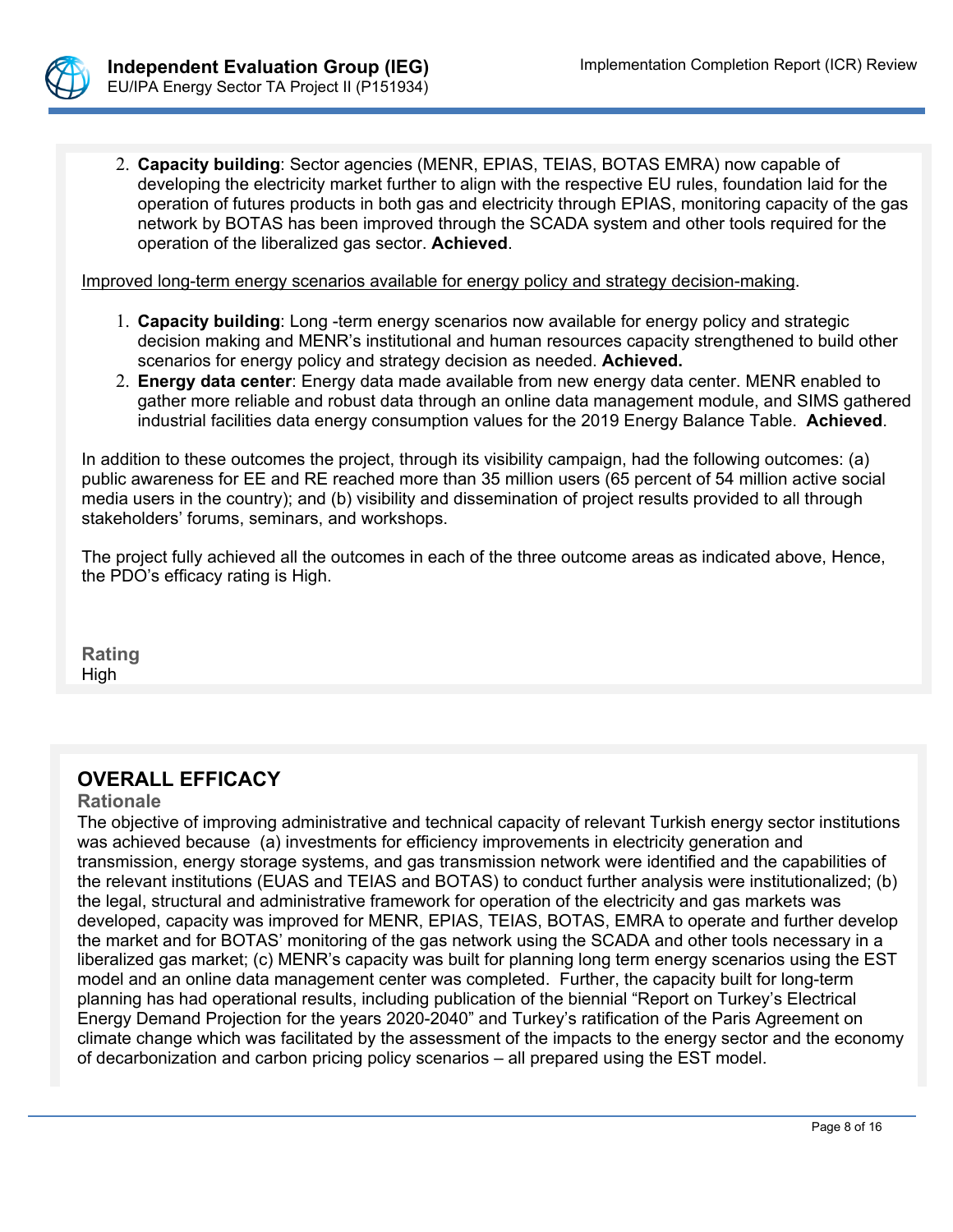

The project is rated High for efficacy because expected outcomes were achieved in all three outcome areas.

**Overall Efficacy Rating**

High

### **5. Efficiency**

As typical of technical assistance projects, economic and financial analyses were not carried out at appraisal stage because of the problem of quantifying benefits. The ex-post analysis adopted by the ICR involved an assessment of the economic value of expected outputs and of the degree to which available resources were efficiently utilized. The analyses concluded that: (a) the benefits of the project proposals to improve the efficiency of electricity generation, transmission and gas transmission were reasonable – for example for an investment of US\$0.42 million in electricity transmission efficiency improvements the overall savings potential was estimated at US\$261.5 million; and (b) a large number of high quality outputs and outcomes were delivered on time and within budget; (c) competitive bidding resulted in savings which were used to finance additional outputs; and overall the project budget was almost fully disbursed.

The methodology used to carry out the ex-post efficiency analyses was sound, and the results were consistent with the ICR's record of implementation experience and with the outputs and outcomes achieved. The project is, therefore, rated Substantial for efficiency.

### **Efficiency Rating**

#### **Substantial**

a. If available, enter the Economic Rate of Return (ERR) and/or Financial Rate of Return (FRR) at appraisal and the re-estimated value at evaluation:

|                     | <b>Rate Available?</b> | Point value (%) | <i>*Coverage/Scope (%)</i> |
|---------------------|------------------------|-----------------|----------------------------|
| Appraisal           |                        |                 | $\Box$ Not Applicable      |
| <b>ICR Estimate</b> |                        |                 | $\Box$ Not Applicable      |

\* Refers to percent of total project cost for which ERR/FRR was calculated.

#### **6. Outcome**

The PDO rating for relevance is High because of its alignment with the World Bank's CPF (FY18-FY23) for Turkey at project closure on June 30, 2021 and its consistency with the Government's 11th National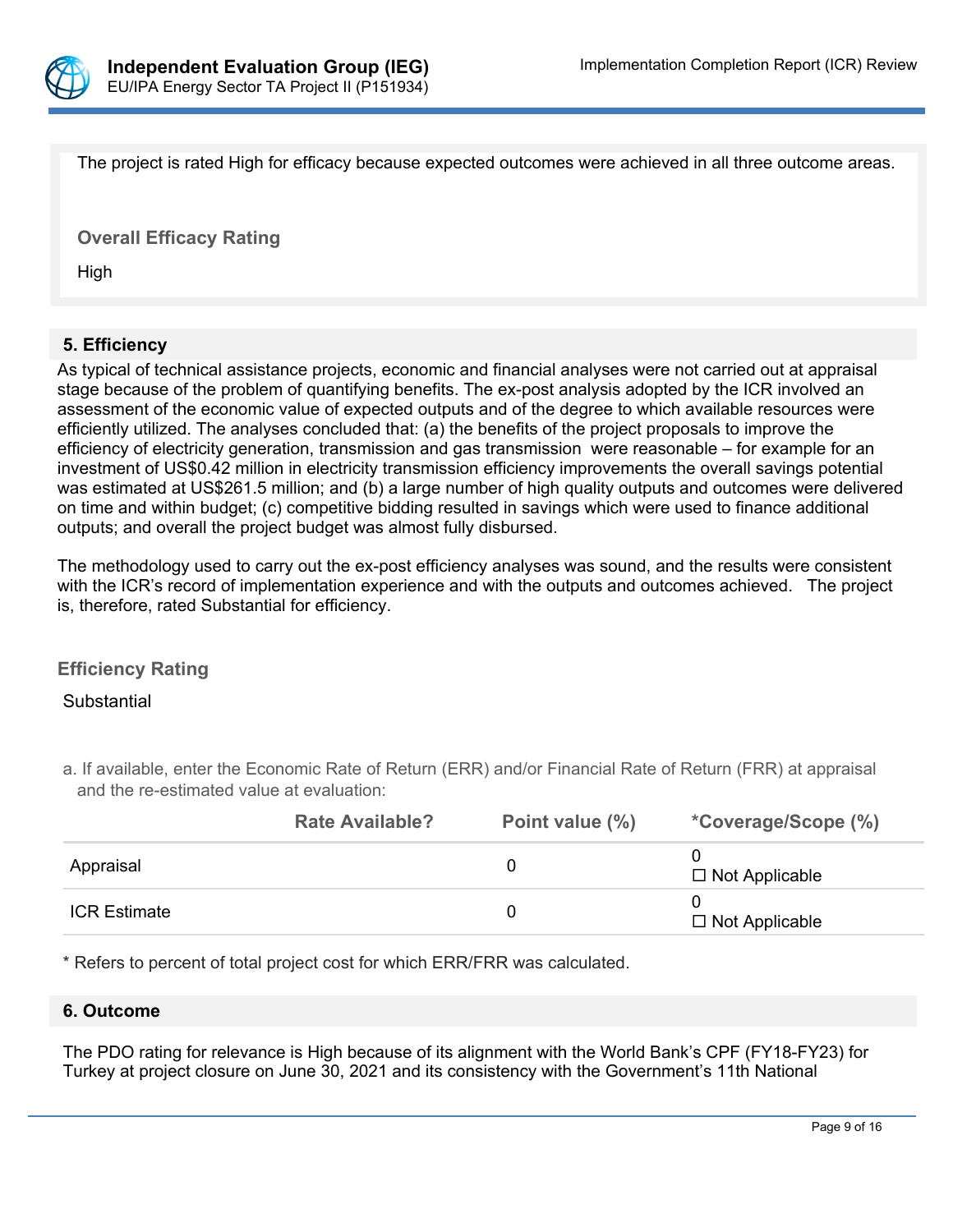

Development Plan (2019-23). The overall efficacy rating is High because the project fully achieved expected outcomes in all three outcome areas. The efficiency rating is Substantial because the economic value of the project's outputs was positive, and the outputs were achieved within budget.

Therefore, the overall outcome rating is Highly Satisfactory.

**a. Outcome Rating** Highly Satisfactory

#### **7. Risk to Development Outcome**

The project helped to strengthen technical and administrative capacity in energy efficiency, internal energy markets and in long term energy planning in relevant key institutions in Turkey. Overall, the institutional capacity built with the support of the project is likely to be maintained in the future. This includes the capacity built: (a) in EUAS for conducting condition assessments of hydropower plants, identifying and prioritizing investments for implementation and its institutionalization with the establishment of a new energy efficiency unit; (b) in TEIAS for network planning; (c) in BOTAS for optimized gas network planning and monitoring, and for carrying out medium- and long-term load projections ; (d) in MENR for assessing energy storage applications and frequency regulation systems; (e) in key agencies (MENR, EPIAS, TEIAS, BOTAS EMRA) for further development of the electricity and gas markets in alignment with the respective EU rules; and (f) in MENR for conducting long-term energy scenarios planning and modelling and for operating an online energy data center.

However, while the capacity has been institutionalized, the main risk relates to maintenance of trained personnel due to staff turnover. This is to some extent compensated by the training of more people than needed in most cases, but continued efforts will be required to train new personnel and to update skills of those already trained.

In some cases, the systems developed will require updating and/or further development in future. This is particularly the case with the development of the internal gas and electricity markets in which further work is required to increase alignment with the EU rules. The Bank and other development partners' continued support will ensure progress on this aspect. Further, the EU-Turkey energy agenda and the EU/IPA energy sector technical assistance program provides a framework for support on the liberalization of electricity and gas markets.

### **8. Assessment of Bank Performance**

**a. Quality-at-Entry**

At the strategic level, the quality at entry was sound in that the project was designed within the context of the five-point EU-Turkey energy cooperation agenda and the selected areas for support were well aligned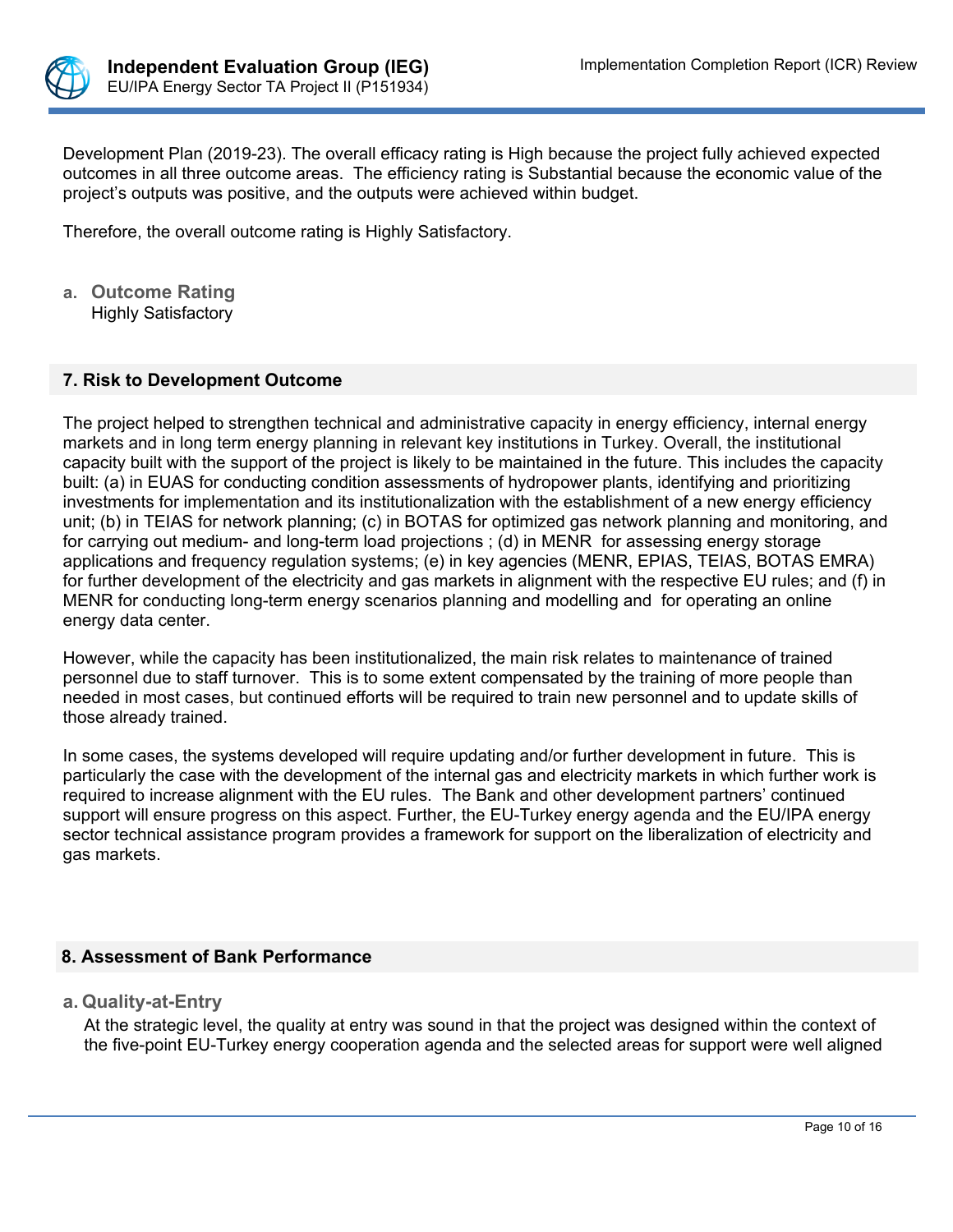

with both the World Bank's Country Partnership Strategy for Turkey (FY2018-23) at the time, and with the Government's 11th National Development Plan.

At the operational level there were several positive aspects as pointed out by the ICR (p.31), including: (i) in-depth communication and coordination with all key stakeholders (MENR, EUAS, TEIAS, BOTAS, EMRA and EPIAS) to create ownership for each project component; (ii) deployment by the World Bank of extensive expertise in various fields of the energy sector from both internal and external sources; (iii) technical design of the components to match contracts to components, thereby simplifying implementation arrangements.; (iv) identification of implementation agency risks and appropriate management measures,; and (v) strong safeguards and fiduciary measures.

The ICR also acknowledges the complexity of the project by noting that the number of contracts was large leading to delays in the implementation phase and raising significant challenges in progress monitoring and suggesting that a "clear matrix of responsibilities among key stakeholders could have been prepared at the design stage and annexed to the PAD". An additional shortcoming is that the level of preparation was not sufficiently advanced at appraisal stage with the result that the first year of implementation was spent in preparing terms of reference, requests for expressions of interest for various consultancy services leading to initial implementation delays. The delays were worsened by the weak implementation capacity of MENR's PIU which was already affecting implementation of the first phase of the EU/IP Energy Sector Technical Assistance Project (P131921).

With the conclusion of the trust fund administration agreement between the EC and the World Bank in September 2014 the project was quickly prepared even before any noteworthy progress had been made under the first phase. The speed with which the operation was prepared suggests that there was a desire in the World Bank to maintain the momentum of the EU/World Bank cooperation in the energy sector in Turkey under the EU/IPA Energy Sector Technical Assistance.

Program. The cost of the hurried preparation was the fact of implementation delays which the World Bank's team was, however, able to deal with during the supervision phase.

On balance, despite shortcomings the project design demonstrated strengths at entry. Implementation risks were identified and mitigation measures introduced to address. Safeguard and fiduciary policy compliance and policy institutional arrangements were strong. As such, the Bank's performance at entry is rated Satisfactory.

**Quality-at-Entry Rating Satisfactory** 

# **b.Quality of supervision**

Mission aide memoires and ISRs indicate that the project was intensively supervised and important issues were discussed with the Borrower and raised to management's attention ISRs were prepared at about six months intervals, except during the last ten months before project closure on June 30, 2021. Thus, the last ISR was archived on August 14, 2020. Notwithstanding this the ICR (p.32) indicated that supervision efforts remained at high quality during this period despite the challenges posed by the Covid-19 pandemic.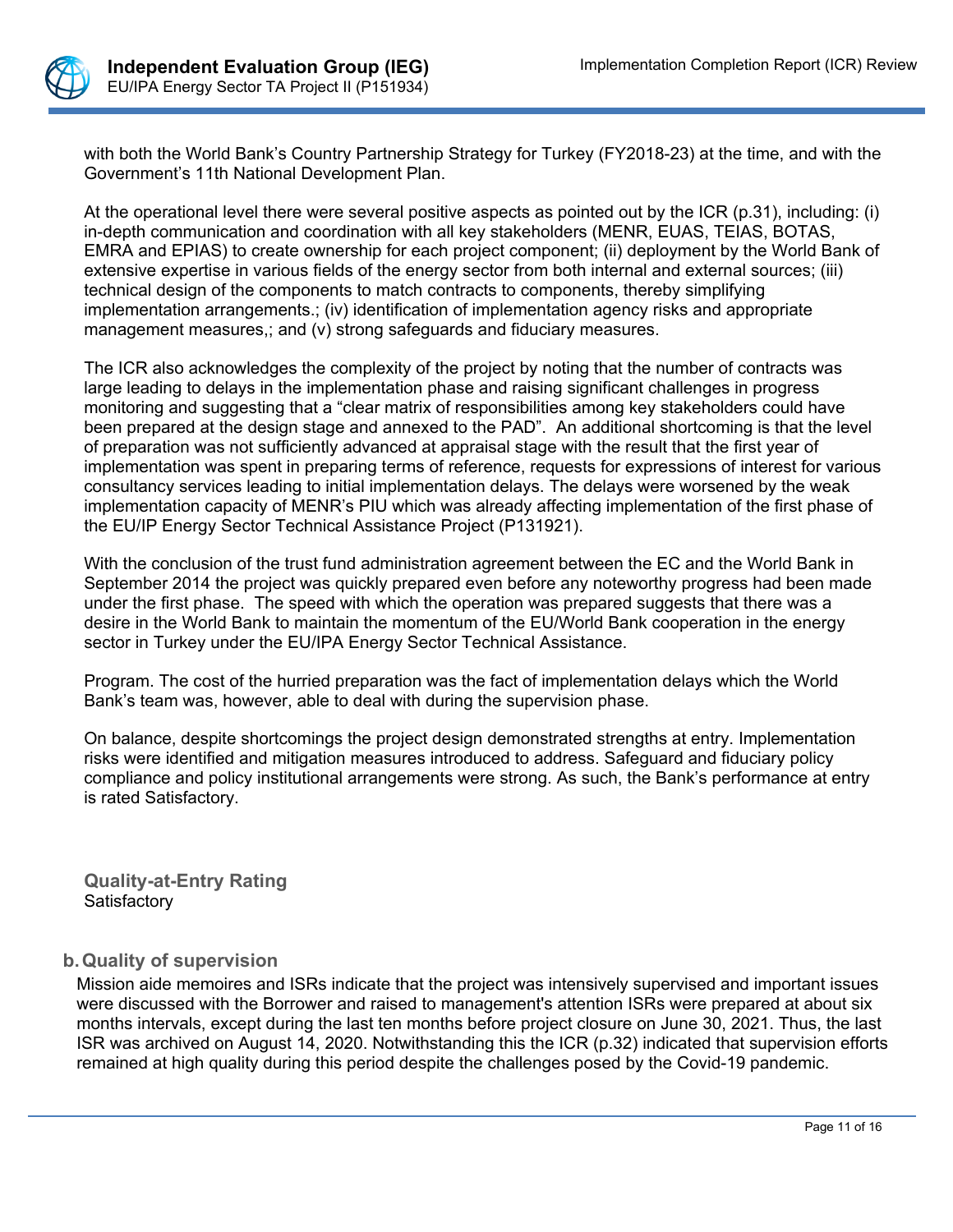

In addition to the aide memoires and ISRs and the continuation of intensive supervision efforts during Covid-19, the ICR (pgs. 31 and 32) highlights several strong features of the World Bank Team's supervision efforts such as: (i) intensive support on financial management, procurement and ownership, which resulted in improved capacity of the PIU; (ii) support that helped to resolve procurement issues; (iii) identification of the need for triggering OP/BP 7.50; (iv) timely action that was taken to extend the project closing date to allow for completion of activities that had been delayed by the pandemic.

One shortcoming, highlighted by the ICR, was that the World Bank should have prompted the PIU to find a solution for the overpopulated Steering Committee more quickly. Apart from its size, the Steering Committee held no meetings for about a year, a situation that may have arisen from the difficult political situation in the country in 2016.

Overall, the quality of supervision is rated as Satisfactory.

**Quality of Supervision Rating Satisfactory** 

**Overall Bank Performance Rating Satisfactory** 

### **9. M&E Design, Implementation, & Utilization**

#### **a. M&E Design**

The project results framework designed at appraisal included all the essential elements – three outcome indicators several intermediate indicators, baseline and target data, frequency, and responsibilities for data collection. The outcome indicators were appropriately designed to enable assessment of the achievement of the PDO but as is typical of technical assistance projects the assessment was to be in a qualitative manner.

The project 's M&E arrangements included: (i) submission of quarterly monitoring reports by MENR to the World Bank and the EU; (ii) quarterly supervision of the project by the World Bank; (iii) quarterly meetings of a high-level steering committee chaired by MENR and comprising key representatives of participating institutions; and (iv) a mid- term review by the World Bank. The quarterly progress reports prepared by MENR provided the basis for the Bank's supervision missions by focusing attention on key implementation issues and progress towards meeting the PDO. The project was also monitored in accordance with Turkey's monitoring system for IPA funds. The Steering Committee was set to monitor the implementation of the project and achievement of results, and to agree on corrective actions as appropriate.

### **b. M&E Implementation**

Quarterly progress reports and audited reports were consistently submitted according to schedule. Interim and final progress reports, and a project implementation and completion report were prepared by MENR. The World Bank conducted a mid-term review in January 2019, which did not reveal major issues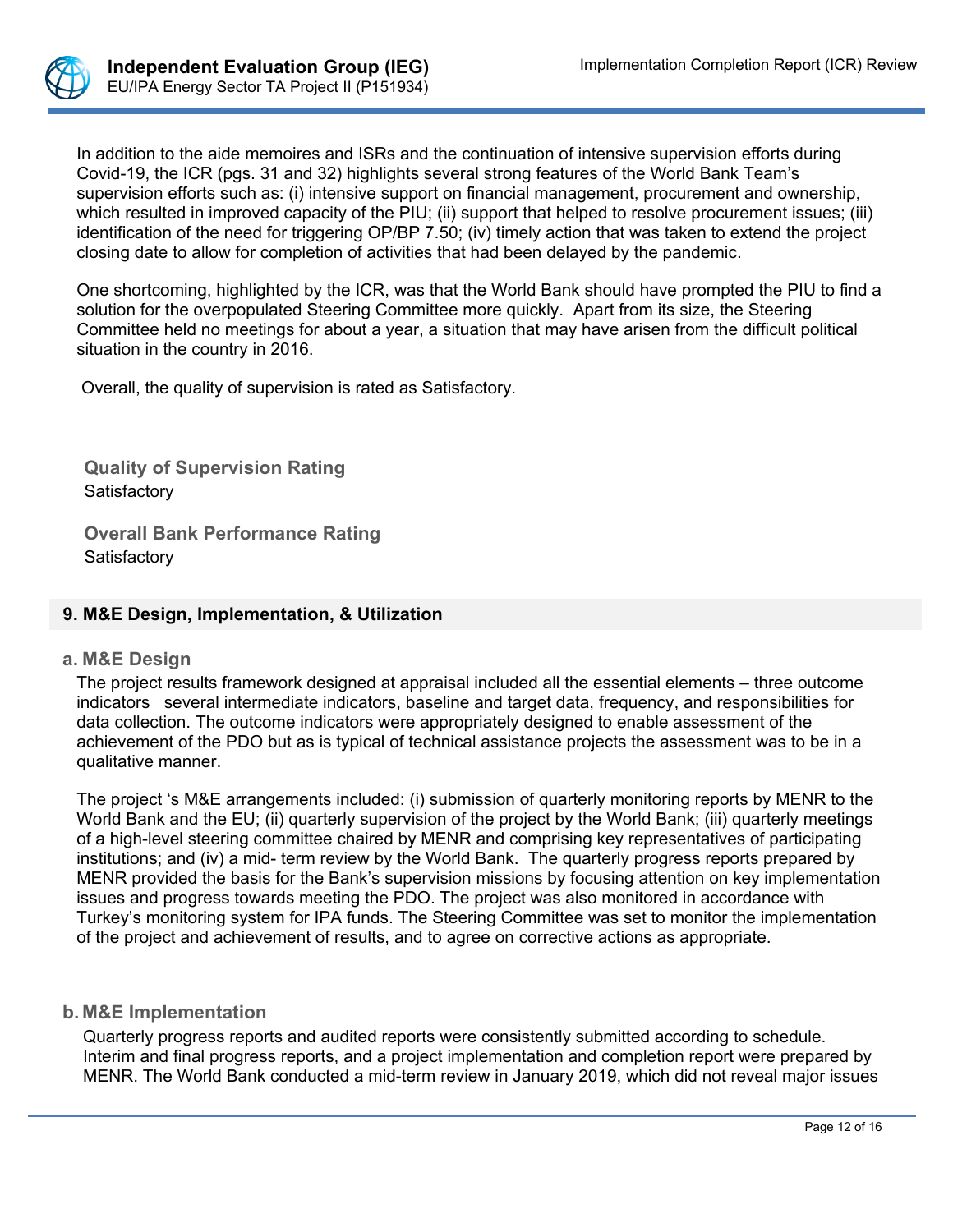

requiring project restructuring. The stationing in the World Bank Ankara office of the co-Task Team Leader and senior energy, financial management, procurement, environmental, social and communication experts enabled the Bank to provide implementation support to the client on a continuous basis and not just during formal supervision missions. Steering committee meetings were held as planned except for one year in 2016 when the committee did not meet, probably due to political instability in that year.

#### **c. M&E Utilization**

The use of the M&E system in tracking the progress of the project focused attention on the intermediate and outcome indicators and on addressing issues related to ownership of some components, capacity of the PIU and procurement delays of some contract packages. The close tracking of implementation progress informed important World Bank decisions like the one-year extension of project closing date to compensate for the delays caused by the pandemic (ICR, p.29). MENR was also able to use progress monitoring data to decide on the use of savings on some activities to expand the scope of others as appropriate.

**M&E Quality Rating** Substantial

### **10. Other Issues**

#### **a. Safeguards**

The project triggered OP/BP 4.01 "Environment Assessment" during preparation and was assigned a Category 'B' rating. The rationale for a category B rating was that feasibility studies of projects to improve the efficiency of electricity transmission and generation and gas transmission were to be prepared under the energy efficiency component of the project. The project complied with the requirements of OP/BP 4.01 and the overall safeguards rating was satisfactory in the last ISR.

During project implementation the World Bank triggered its operational policy on "Projects on International Waterways' (OP/BP 7.50) for EE in power generation. The policy was triggered because amendments to the original contracts included EE on hydropower plants located on the Euphrates and Tigris Rivers – cross border rivers. It was determined that the EE assessments would not lead to investments that could lead to adverse changes in the quality or quantity of water flows to other riparian countries and, therefore, fell within the exception under paragraph 7(b) of the Policy. An exception was requested and granted. The work conducted under the project complied with the World Bank's OP/BP 7.50 operational policy framework.

#### **b. Fiduciary Compliance**

In the early stages of the project the FM requirements under the Guarantee Agreement could not be met due to the unavailability of qualified FM staff in the PIU. These included (i) maintenance of an adequate system of accounts for the project; (ii) preparation of interim un-audited financial statements on a quarterly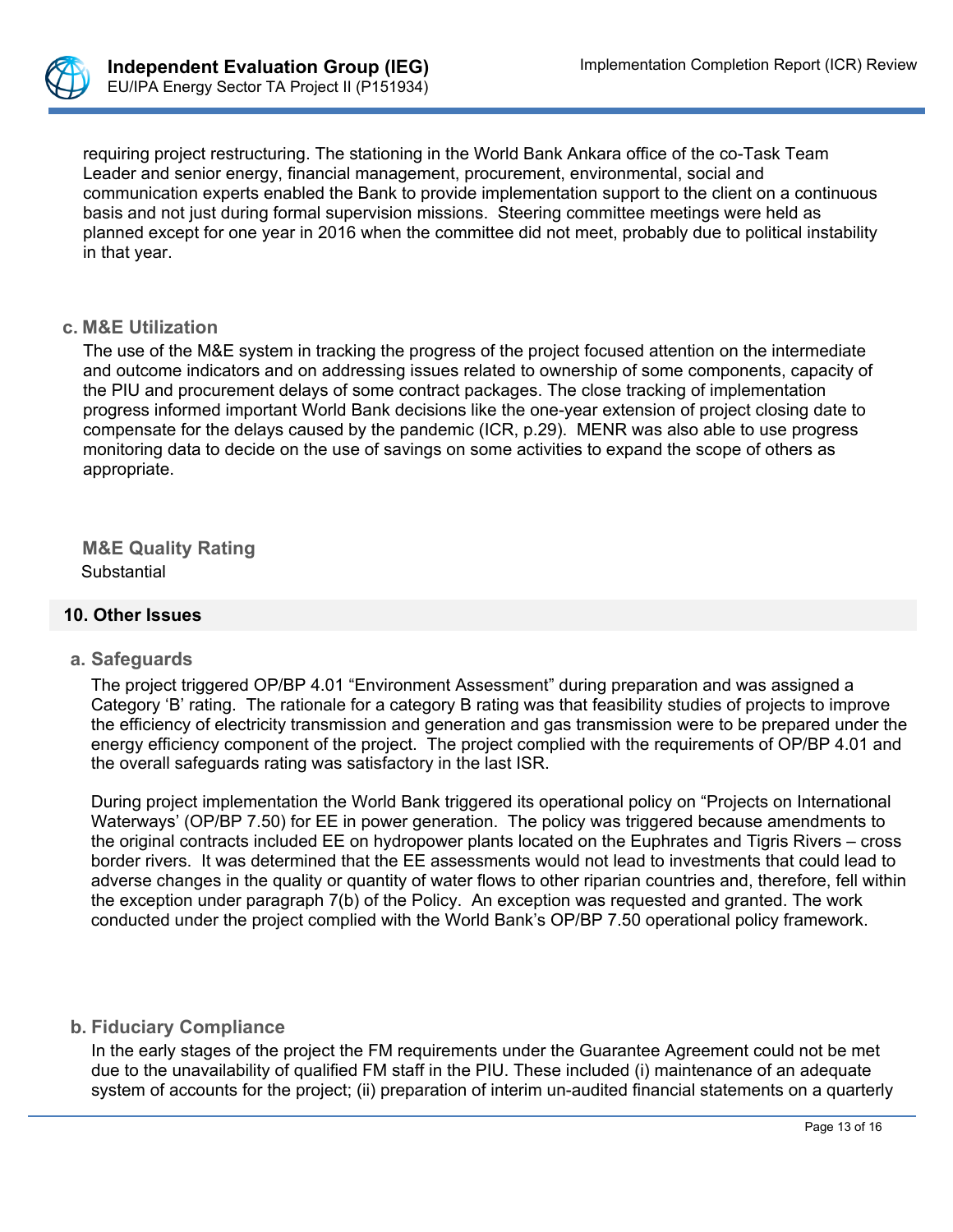

basis; (iii) having the project accounts audited on an annual basis. The impact was delays in payments to contractors and suppliers and in submitting interim unaudited financial statements. These issues were resolved after a full time FM specialist was appointed. At project closure there were no outstanding audit reports, and the FM rating was Satisfactory.

Similarly, there were delays in procurement because of the weak capacity of the PIU. For this reason, the project had been designed to have most of the contracts subject to post review. The World Bank devoted a substantial time and effort to strengthen procurement capacity which gradually improved over time. For at least the last two years before project closure, the procurement rating was Satisfactory.

### **c. Unintended impacts (Positive or Negative)**

**Gender.** Gender did not form part of the project objectives and there were no gender disaggregated project indicators at either the intermediate or outcome levels. Even the core indicator of project beneficiaries (with a sub-indicator of female beneficiaries) was not included in the project results framework. The ICR did not report any gender impacts of the project.

**Institutional Strengthening.** The project helped to build the capacity of several institutions in specific functional areas. Key examples of such institutional strengthening were: (i) the establishment in EUAS of a new energy efficiency unit to manage the identification of energy efficiency improvement in hydropower plants; (ii) the set-up of a long-term scenarios planning unit within MENR's General Directorate of Energy Affairs; (iii) the provision of consulting services and training to the entities involved with the development of the gas and electricity markets – MENR, EPIAS, EUAS, EMRA, TEIAS, BOTAS to enable them to further develop their activities in alignment with the EU priorities; and (iv) the building up of project implementation capacity of MENR's PIU.

**Mobilizing private sector financing.** No project activities were directly aimed at promoting the mobilization of private sector financing. However, enhanced performance of the electricity and gas markets resulting from the development of exchange markets, strengthened sector planning and improved energy efficiency would help to create an attractive environment for private sector investment.

**d. Other**

---

### **11. Ratings**

| <b>Ratings</b>          | <b>ICR</b>                 | <b>IEG</b>                 | <b>Reason for</b><br><b>Disagreements/Comment</b> |
|-------------------------|----------------------------|----------------------------|---------------------------------------------------|
| Outcome                 | <b>Highly Satisfactory</b> | <b>Highly Satisfactory</b> |                                                   |
| <b>Bank Performance</b> | Satisfactory               | Satisfactory               |                                                   |
| Quality of M&E          | Substantial                | Substantial                |                                                   |
| Quality of ICR          | $---$                      | High                       |                                                   |
|                         |                            |                            |                                                   |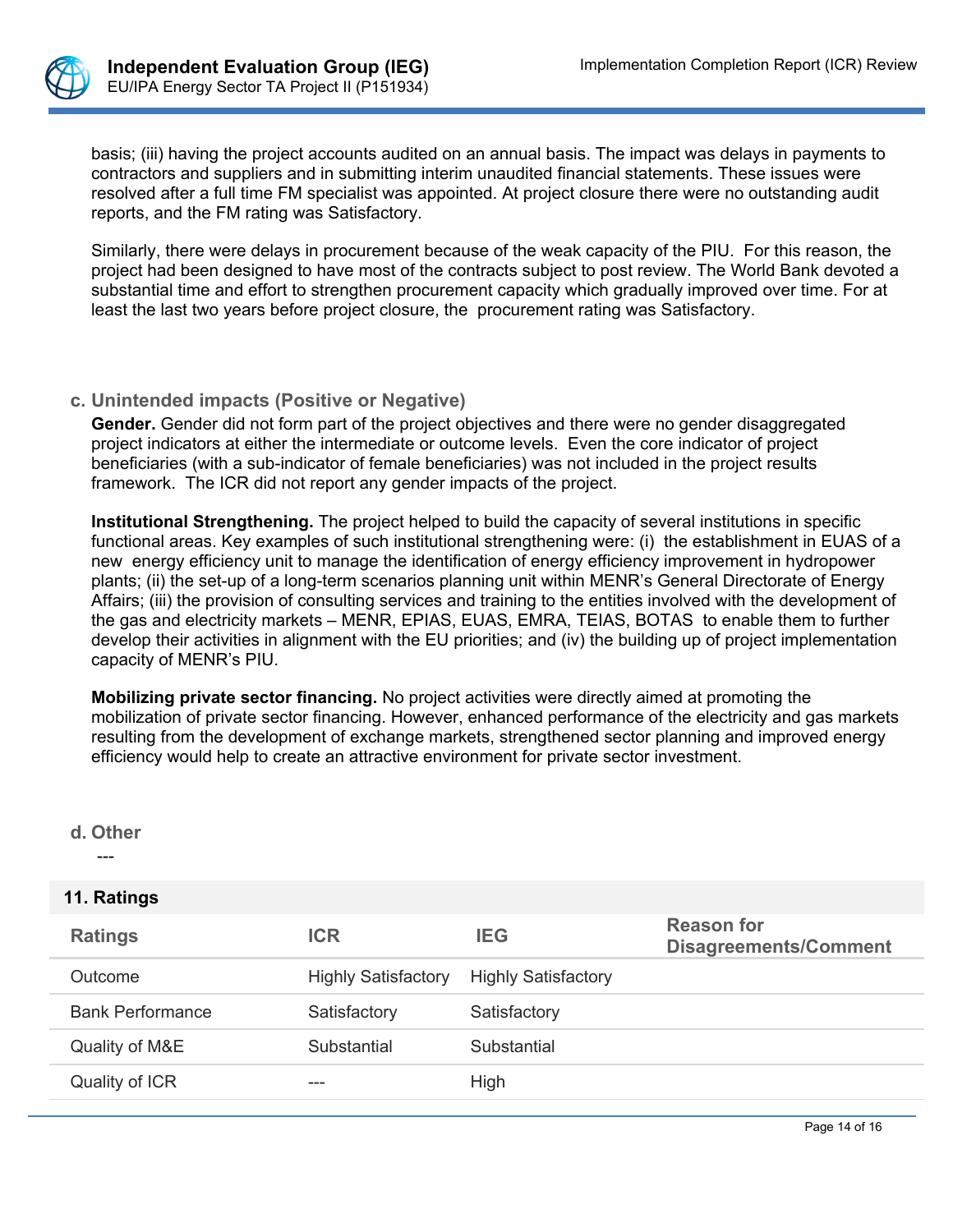

#### **12. Lessons**

The ICR had identified several good lessons of experience that can be drawn from this project. The ICRR suggests the following additional perspectives:

**Simple project designs with few stakeholders and components are easier to implement and have a better chance of success than those involving multiple stakeholders and components, however when a complex project design is deemed more suitable for achieving project objectives a conscious decision must be made whether to front load World Bank resources in project preparation or to shift more resources to the implementation phase.** The project had an extensive list of activities involving many stakeholders (MENR, EUS, TEIAS, ESPIA, EMRA, BOTAS, including in some cases multiple units within the same stakeholder entity). The level of ownership and capacity was uneven such that the World Bank had to devote considerable effort interacting with stakeholders to ensure that there was adequate capacity (e.g., PIU) and ownership (e.g., EUAS) during the implementation phase. The approach was risky as it appears the issue of ownership was not adequately addressed at preparation stage although the implementation risk was well understood. There was no conscious decision to delay the World Bank's support on ownership issues to the implementation phase, but the choice of the supervision staff team including a large part of it in the Ankara Office facilitated the constant attention that was needed on these aspects.

**Reforms typically require institutional capacity to implement and maintain, but capacity is subject to the risk of erosion due to staffing changes unless long range plans are put in place for continual training and recruitment of suitable personnel**. Long term engagement of the World Bank and EU would help to keep the focus on safeguarding the achievements of the project, especially through later phases of the EU/IPA technical assistance program to the energy sector.

**The use of an alternative mechanism for implementing EU/IPA technical assistance from that used for other activities in the same sector program provided an opportunity for learning lessons and improving coordination with the EU**. Other activities had been supported with the Central Financing and Contracting Unit of the Ministry of Treasury and Finance (CFCU) handling procurement and financial management. The implementation arrangement under this project involved project coordination within MENR and channeling of financing through a World Bank administered grant, thus providing an opportunity for capacity building within the sector while also enabling cross learning both within the sector and with the CFCU.

#### **13. Assessment Recommended?**

No

**14. Comments on Quality of ICR**